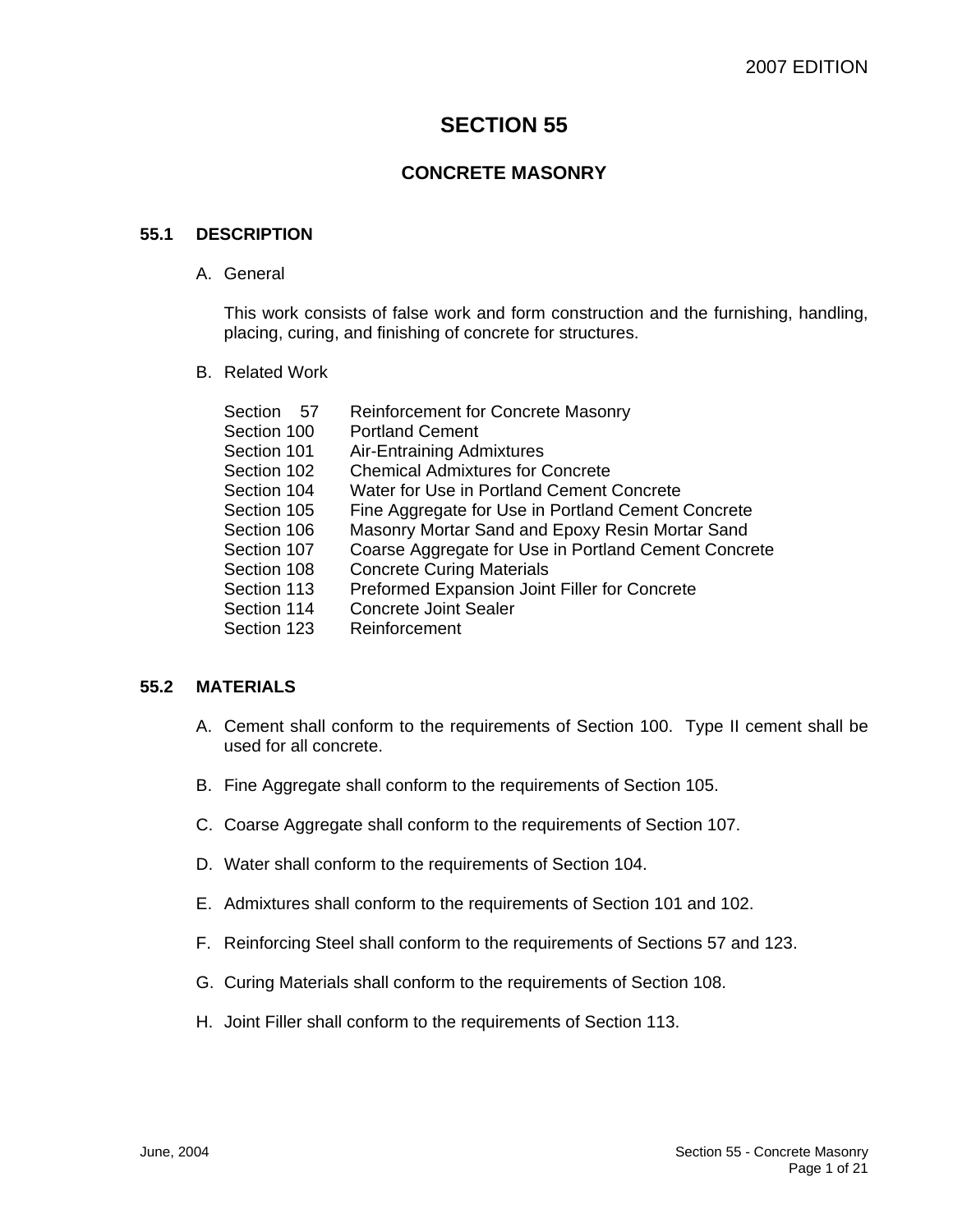I. Joint Sealer shall conform to the requirements of Section 114.

## **55.3 CONSTRUCTION REQUIREMENTS**

A. Quality of Concrete, Proportioning, and Mix Design

When the Contractor proposes to use materials for Portland Cement Concrete pavement from sources not previously accepted by the City, the Contractor shall obtain independent, certified laboratory tests that verify that the materials meet the requirements of the applicable sections listed in Section 55.2. Minimum number of tests is once each year per source unless otherwise ordered by the Engineer.

When the Contractor proposes to use a mix design not previously accepted by the Owner, the Contractor shall obtain independent, certified laboratory tests that verify that the mix design meets a minimum strength of 4000 psi at 28 days. Minimum number of tests is one test per mix design once each year, unless otherwise ordered by the Engineer. Test results shall include three each of 7-, 14-, and 28-day compressive strength; water-cement ratios; slump (to be consistent with proposed placement method), and air content. These results shall be obtained from separate mix design batches.

These mix design results will be used to monitor and adjust, if necessary, the PCC Pavement placed on the project.

The Contractor shall proportion the materials as set forth in the laboratory design mix. In case satisfactory plasticity, workability, or strength is not secured using the design mix designated, the Engineer may alter proportions as necessary. Adjustment will not be made in the compensation due the Contractor because of design mix alterations.

The slump of the concrete at the time of placement shall be maintained between two and five inches. The slump of the concrete used in bridge decks shall be maintained between one inch and three and one-half inches at the time of placement.

Concrete, except that used in bridge decks, shall contain six percent, plus or minus one and five-tenths percent entrained air. Concrete used in bridge decks shall contain six percent plus or minus one percent entrained air. Air shall be entrained by means of an approved air-entraining admixture.

#### B. Equipment

Equipment shall be at the jobsite sufficiently ahead of the start of construction operations to be examined thoroughly.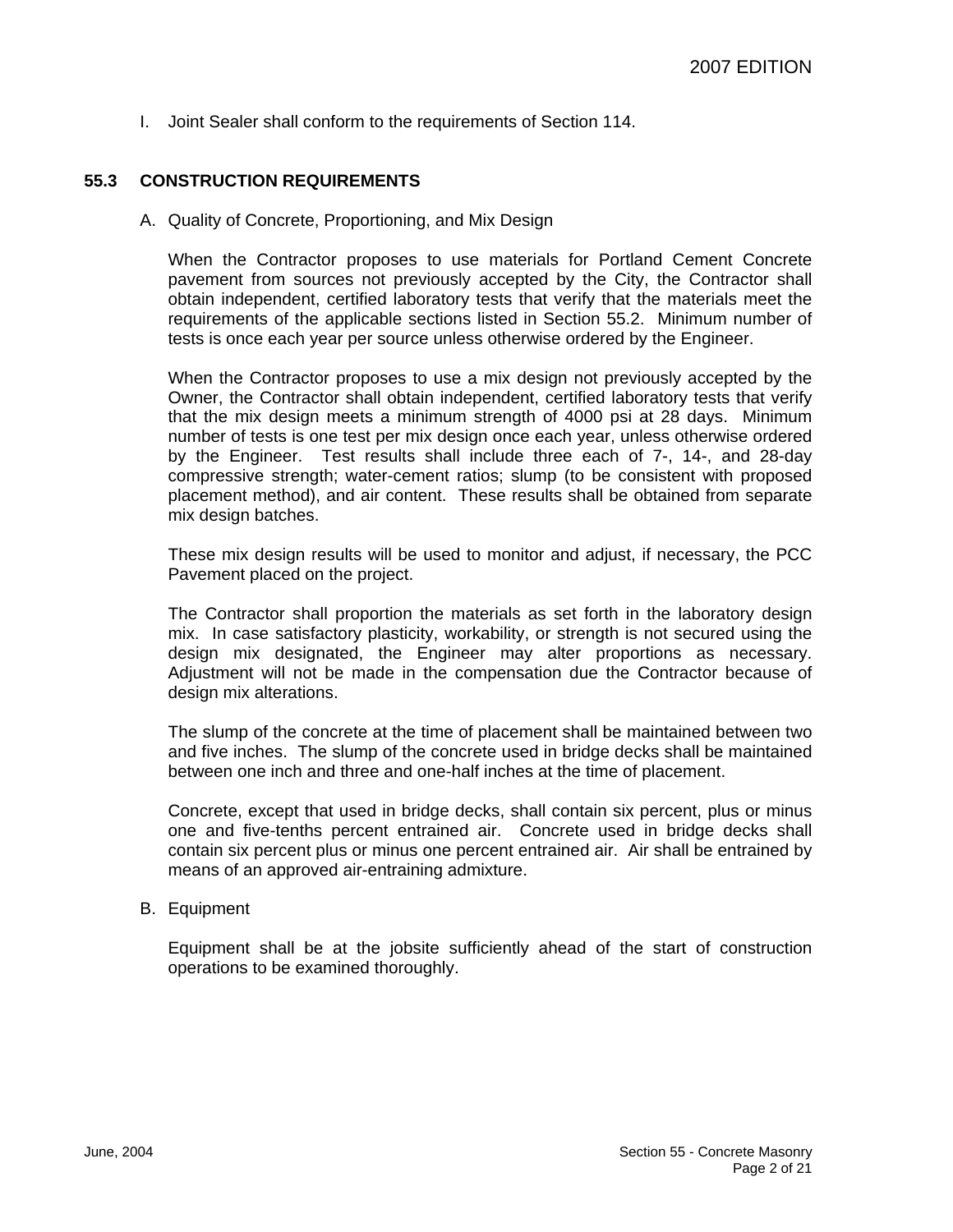1. Batching Equipment

Batching plant structures shall be maintained and properly leveled within the accuracy required by the design of the weighing mechanism.

Hoppers shall fully discharge without jarring the scales.

Clearances between scale parts, hoppers, and bin structure shall be such as to avoid displacement of, or friction between, parts due to accumulations, vibration, or other cause. Pivot mountings shall be designed so the parts will not jar loose and so constructed as to assure unchanging spacing of knife edges under all circumstances. Scales shall be so designed that exposed fulcrums, clevices, and similar working parts may readily be kept clean.

Weighing hoppers and other parts upon which wind action may cause inaccuracy in weighing shall be protected by means of shelters or wind breaks.

The dials of scales shall be completely enclosed in weatherproof cases and provided with a glass opening to permit observation and reading.

Dial scales shall be provided with markers to indicate the position of the dial indicator for predetermined loads.

Beam scales shall be equipped with an over and under indicator, which will show the beam in balance at zero load and at any beam setting. The indicator shall have an over and under travel equal to not more than five percent (5%) of the capacity of the beam.

The scales for weighing aggregates, cement, water, and admixtures shall be of the beam or spring less dial type designed as an integral part of the batch equipment. The scales shall be accurate within one-half percent (1/2%) at any point throughout the range of use of the scale. Scale graduations shall be no greater than one-tenth percent (0.1%) of the capacity of the scale. The scales shall not be sensitive to the weight indicated by one graduation.

When water is measured by volume, the measuring equipment shall include an auxiliary tank from which the measuring tank shall be filled. The measuring tank shall be equipped with an outside tap and valve for checking the setting, unless other means are provided for readily and accurately determining the amount of water in the tank. The volume of the auxiliary tank shall be at least equal to that of the measuring tank.

2. Mixing and Hauling Equipment

Mixers having a rated capacity of less than a one (1) bag batch shall not be used.

Mixers and agitators shall have attached, in a prominent place, the manufacturer's plate or plates showing the various uses for which the equipment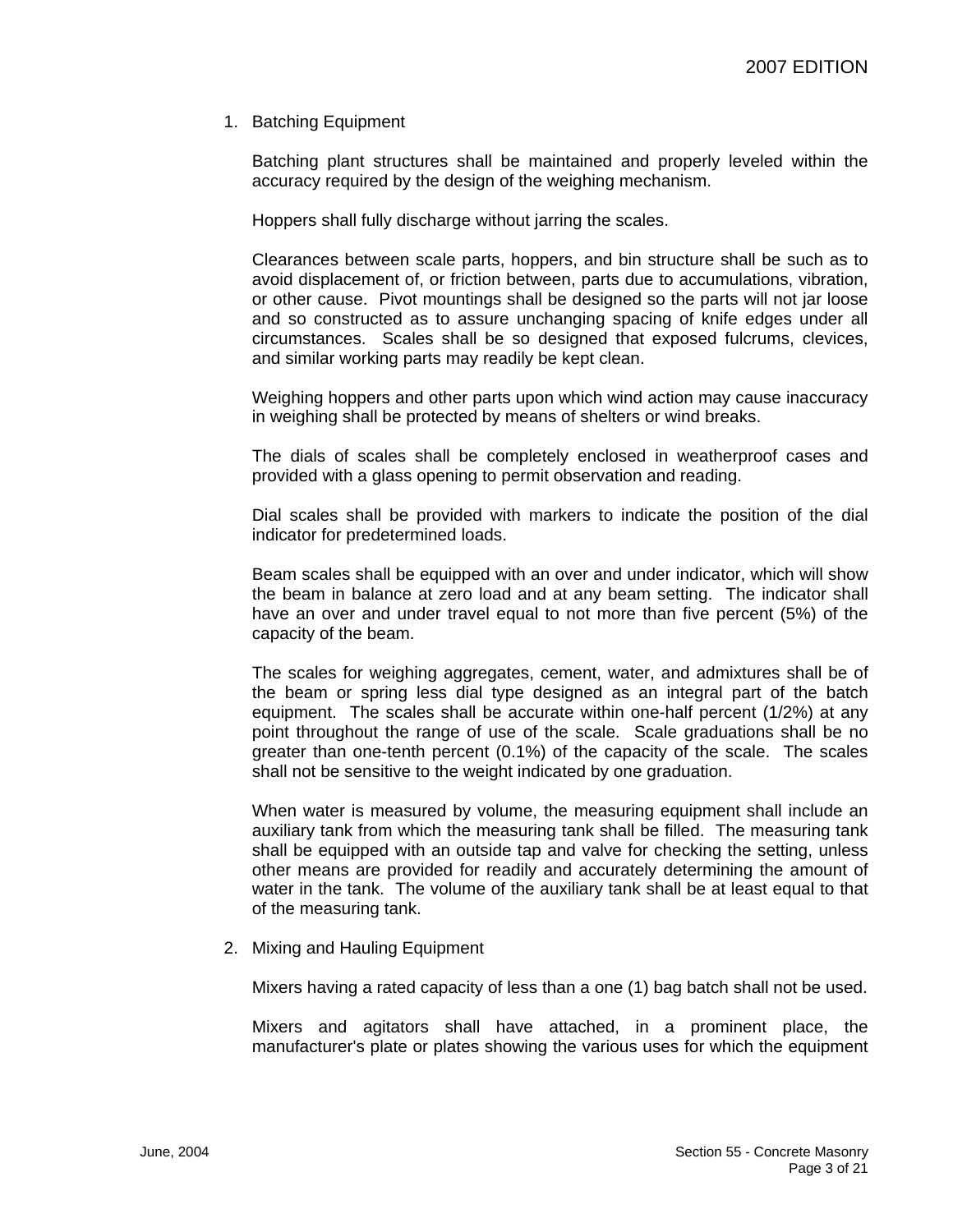is designed and the capacity of the drum or container in terms of volume of mixed concrete.

The pickup and throw-over blades in the drum shall be restored or replaced when any part or section is worn down three-fourths (3/4) inches or more below the original height of the manufacturer's design. The Contractor shall have available a copy of the manufacturer's design showing dimensions and arrangement of blades in reference to original height and depth. Mixers that have an accumulation of hard concrete or mortar in them shall not be used.

Mixers, except truck mixers, shall be equipped with an approved timing device, which will automatically lock the discharge lever, when the drum has been charged, and release it at the end of the mixing period. The timing device shall be equipped with a bell or other suitable warning device adjusted to give a signal each time the lock is released.

Truck mixers shall be equipped with counters by which the number of revolutions of the drum or blades may readily be verified. The counters shall be automatically actuated at the time of starting mixing at mixing speed.

Mixers shall be capable of combining the ingredients of the concrete into a thoroughly mixed and uniform mass and discharging the concrete with a satisfactory degree of uniformity.

The hauling bodies of non-agitating equipment shall be smooth, mortar-tight metal containers equipped with gates that permit control of the discharge of the concrete.

3. Wood Forms

Forms shall be designed, built, and maintained to sustain the pressure and weight of the green concrete and construction loads, which will come upon them. The design of the forms shall take into account the effect of vibration of the concrete as it is placed.

Forms or form lumber, which is to be reused, shall be clean and in good condition. Lumber that is split, warped, bulged, or marred, or that has other defects which may produce inferior work shall not be used.

The forms for concrete surfaces shall be constructed to produce mortar-tight joints and smooth, even, concrete surfaces. Forms shall be filleted at all sharp corners and shall be given a bevel or draft in all projections, such as girders and copings, to insure easy removal.

The required strength and smoothness may be obtained by lined forms or metal forms.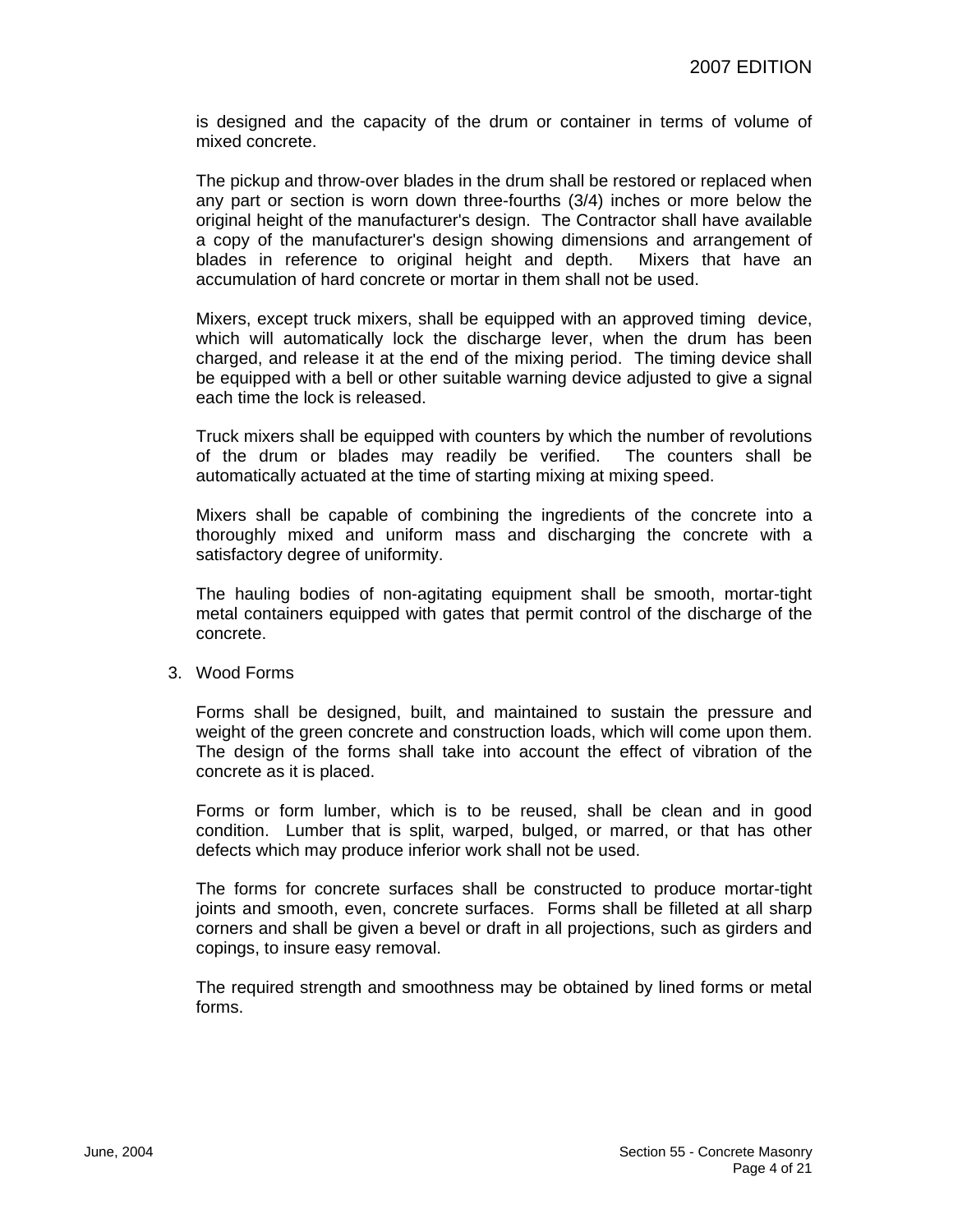Metal ties or anchorages within the forms shall be constructed to permit their placement without injury to the concrete. In case ordinary wire ties are permitted, all wires, upon removal of the forms, shall be cut back at least one-quarter inch from the face of the concrete. Fittings for metal ties shall be of such design that, upon removal, the cavities that are left, will be of the smallest practical size.

Forms shall be set and maintained true to the line designated until removal is permitted. When forms appear to be unsatisfactory, either before or during the placing of concrete, the Engineer shall order the work stopped until the defects have been corrected.

Forms shall be surface treated with oil or saturated with water immediately before placing the concrete. For members with exposed faces, the forms shall be surface treated with an approved oil to prevent the adherence of concrete. Material, which will adhere to or discolor the concrete, shall not be used.

4. Metal Forms

The requirements for wood forms, in regards to design, mortar tightness, filleted corners, beveled projections, bracing, alignment, reuse, and oiling shall also apply to metal forms. The metal used for forms shall be of such thickness that the forms will remain true to shape. Bolt and rivet heads shall be countersunk. Clamps, pins, or other connecting devices shall hold the forms rigidly together and allow removal without injury to the concrete. Metal forms, which do not present a smooth surface or line up properly, shall not be used. Special care shall be exercised to keep metal forms free from rust, grease, and other foreign matter, which will discolor the concrete.

C. False work

The Contractor shall submit four sets of detailed false work and centering plans for all bridges for review. The plans shall be submitted to provide the Engineer ample time for review prior to placing concrete. The Contractor shall also state on the plans the approximate date that he intends to place the concrete. Concrete placement will not be permitted unless false work plans have been reviewed and comments conveyed to the Contractor.

False work and centering shall be designed and constructed to provide the necessary rigidity and to support the dead and live loads to which it may be subjected during construction, without appreciable settlement or deformation.

The Contractor shall be responsible for the use of these plans and the strength of false work and centering.

On continuous concrete bridges, transverse construction joints may be used at the one quarter (1/4) points of any span adjacent to interior bents, provided the following requirements are adhered to: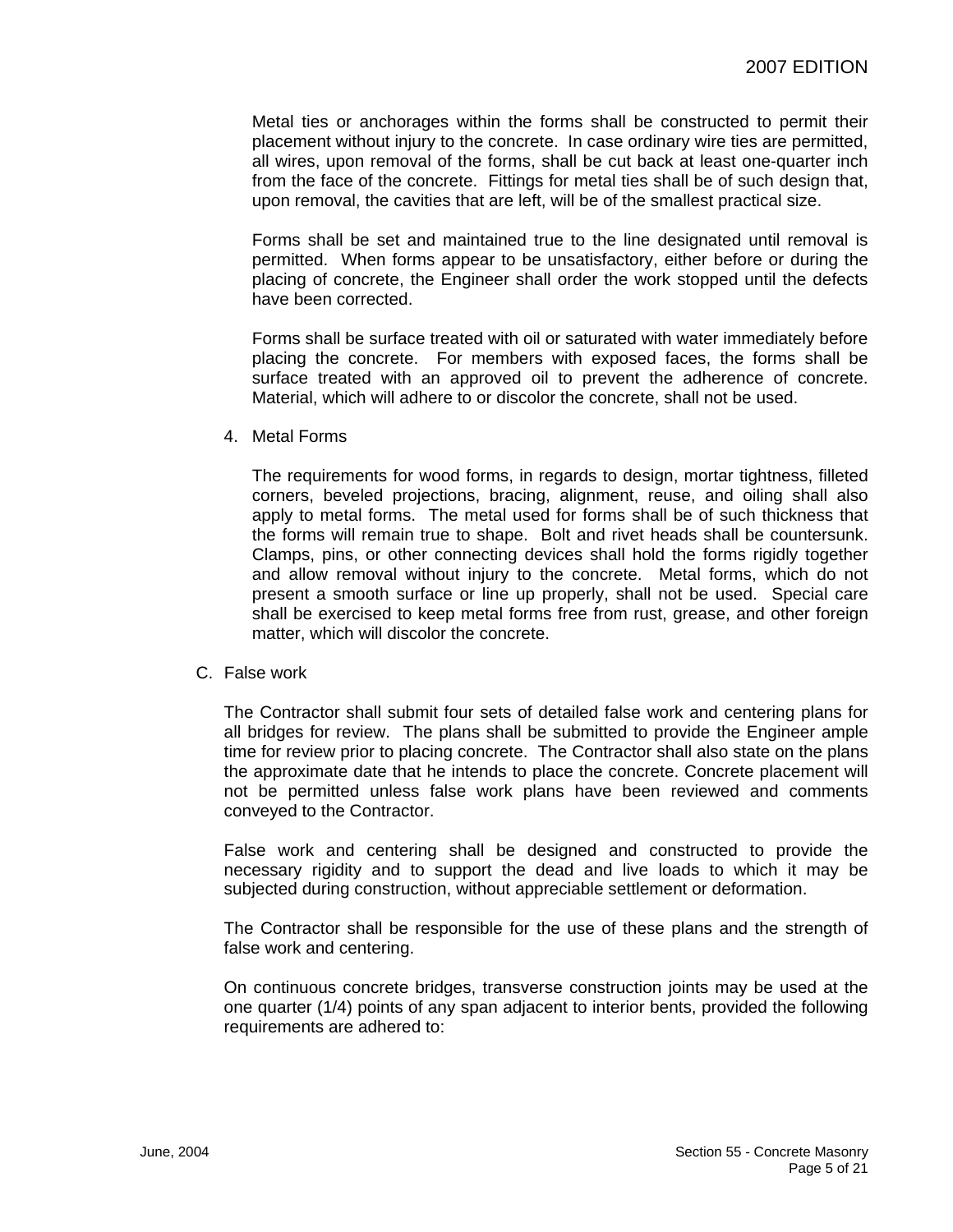- 1. A false work bent must be located at each transverse construction joint.
- 2. A placing sequence indicating the location of all joints and the sequence and direction of placements must be submitted to the Engineer for approval.
- 3. Concrete shall attain a minimum strength of three thousand (3000) psi between successive pours.
- 4. False work plans shall be submitted with the placement sequence if not previously submitted.
- D. Handling, Measuring, and Batching Materials

The separate aggregate components shall not become intermixed prior to being weighed, and the weigh hopper or hoppers shall be charged to result in batched weights within the following tolerances:

When fine and coarse aggregates are weighed cumulatively, the aggregate batching equipment shall be operated within a delivery tolerance of one-half of one percent of the net weight of the total aggregate batch.

When fine and coarse aggregates are weighed separately, the aggregate batching equipment shall be operated within a delivery tolerance of two percent of the weight of the material being weighed.

Cement shall be measured by the sack or by weight. When cement is weighed, separate scales and hoppers shall be used with a device to indicate positively the complete discharge of the batch of cement into the batch box or container. The cement batching equipment shall be operated within a delivery tolerance of one percent of the net weight of the cement per batch.

Water may be measured by volume or by weight. The measuring equipment shall be operated within a delivery tolerance of one percent of the net weight or volume of water per batch.

Air-entraining or other admixtures may be measured by volume or by weight. The measuring equipment shall be operated within a delivery tolerance of three percent of the net weight or volume of admixture per batch.

#### E. Mixing Concrete

Except as otherwise restricted by delivery or placement time, concrete may be mixed at a central stationary plant site or in truck mixers.

Mixers shall not be charged in excess of the rated capacity.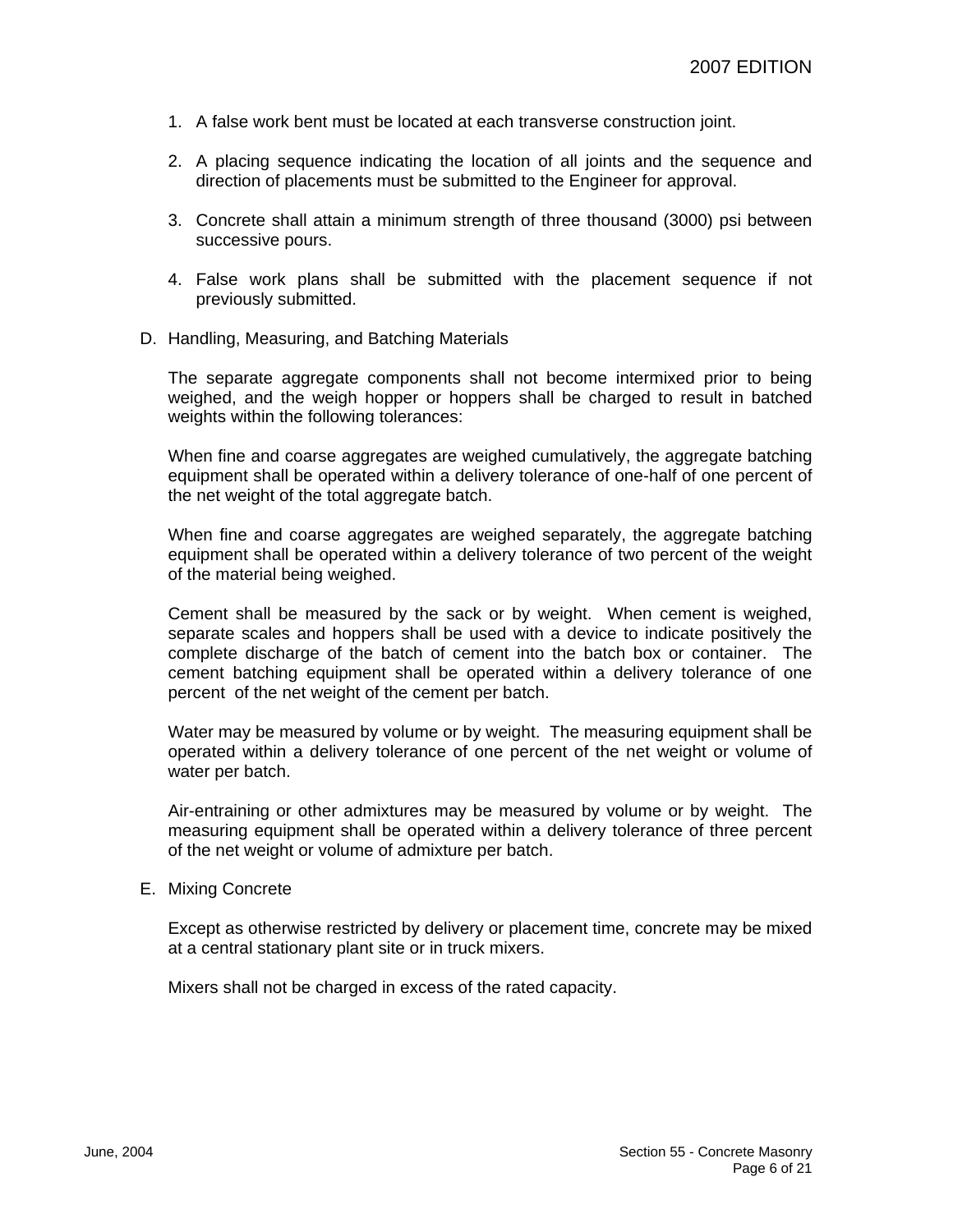When a concrete batch is transported in a truck mixer or agitator and the batch is smaller than 60 percent of the rated capacity of the truck mixer or agitator, the following percentage of additional cement shall be added to the batch:

|  |  | 40% to 60% rated cap 5%  |
|--|--|--------------------------|
|  |  | 20% to 40% rated cap 10% |
|  |  | 10% to 20% rated cap 15% |
|  |  | 0% to 10% rated cap 20%  |

The above provisions regarding extra cement shall also apply to the mixing of small batches in central plants as well as to the transporting.

Mixing and agitating speeds shall be designated by the manufacturer of the equipment.

1. Central Plant Mixing

Manual operation of mixers may be permitted only in the case of failure of the automatic timing device. Automatic operation must be restored before work may commence the day following the failure.

The batch shall be so charged into the drum that a portion of the mixing water enters in advance of the cement and aggregates. The flow of water shall be uniform, and all water shall be in the drum by the end of the first 15 seconds of the mixing period.

Concrete shall be mixed for a period of not less than one minute after all materials, excluding water, are in the mixer.

Concrete mixed less than the specified mixing time shall be discarded and disposed of by the Contractor.

2. Truck Mixing

Mixing time for truck mixed concrete shall be not less than 70, or more than 100 revolutions of the drum or blades at mixing speed after all ingredients, including water, are in the drum. Additional mixing beyond 100 revolutions, if any, shall be done at agitating speed.

Unless otherwise permitted by the Engineer, the mixing water required by the design mix, or as ordered, shall be added at the time of batching. The Engineer may order additional water and/or cement added to the batch after completion of the original mixing, in which case the batch shall be mixed an additional 30 revolutions at mixing speed. The Contractor shall provide means to accurately measure the amount of water added.

3. The water to cement ratio of concrete used for bridge decks shall not exceed 0.45 by weight.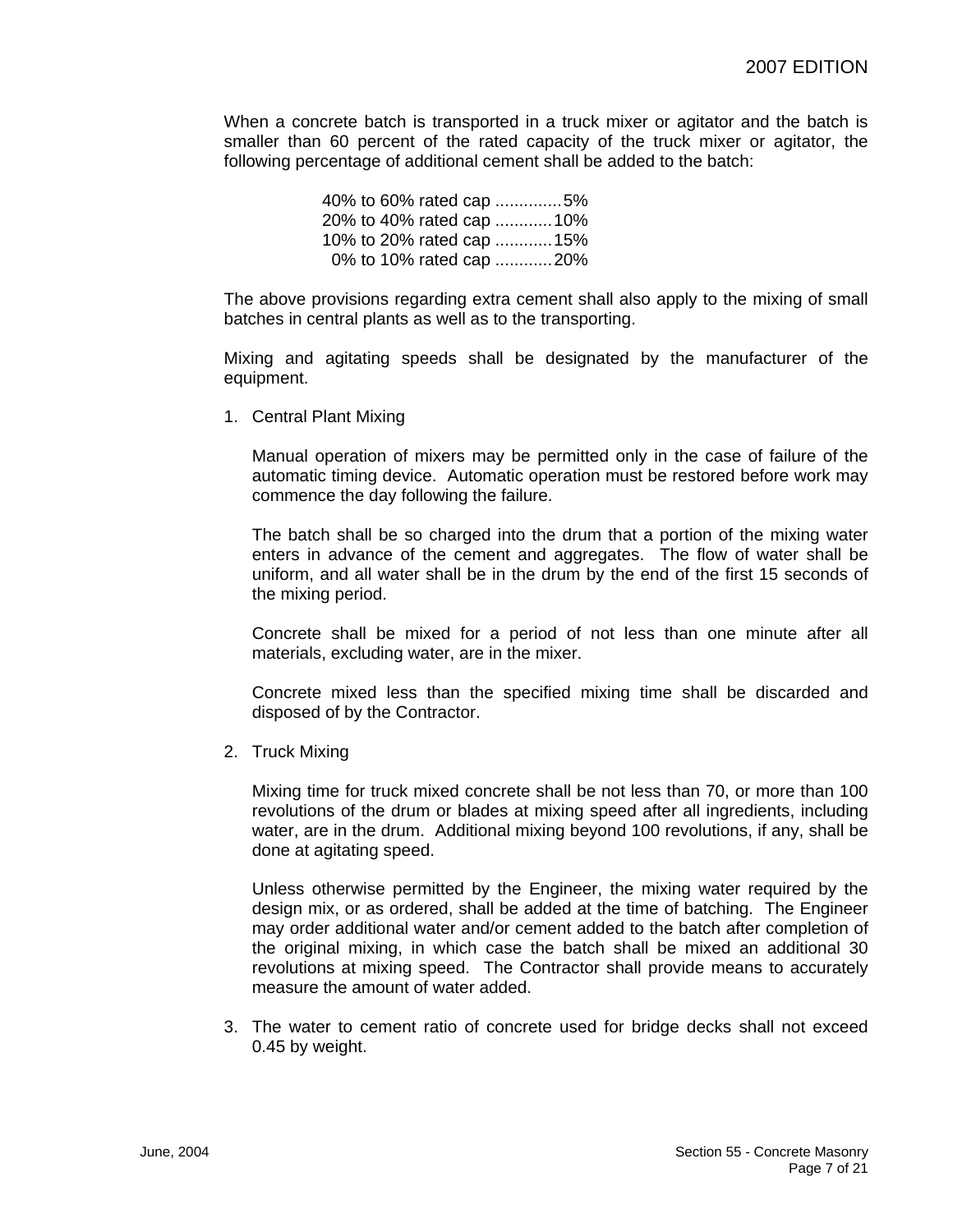F. Volumetric Batching and Continuous Mixing

Volumetric batching and continuous mixing of concrete will be permitted contingent on the equipment, calibration, and production meeting the following.

1. Equipment

The proportioning and mixing equipment shall be a self-contained, mobile, continuous mixer meeting the following requirements:

a. The mixer shall be capable of carrying sufficient unmixed dry bulk cement, fine aggregate, coarse aggregate, admixtures, and water in separate compartments to produce not less than six cubic yards of concrete.

For full-depth bridge deck placements, the production capacity shall be a minimum of 60 cubic yards per hour. The Contractor shall satisfy the Engineer that production capabilities of the mixer are sufficient for the type and magnitude of the placement intended. More than one mixer may be required to provide a satisfactory placement rate.

- b. The mixer shall be capable of positive measurement of cement being introduced into the mix. A recording meter, visible at all times and equipped with a ticket printout, shall indicate this quantity.
- c. The mixer shall provide control of the flow of water introduced into the mixer. Water flow shall be coordinated with the cement and aggregate feeding mechanisms, and shall be readily adjustable to provide for minor variations in aggregate moisture. Water flow shall be indicated by a calibrated flow meter.

In addition to the flow meter, mixers used for bridge deck concrete, low slump concrete, and latex modified concrete shall be equipped with recording water meters capable of recording, to the nearest one-tenth (0.1) gallon, the number of gallons introduced into the mixer.

- d. The mixer shall be capable of being calibrated to automatically proportion and blend all components on a continuous or intermittent basis.
- e. The mixer shall provide positive control of admixtures introduced into the mix. Admixture flow shall be coordinated with the feeding mechanisms of the other ingredients and shall be readily adjustable. The admixture injection system shall meet the manufacturer's recommendations regarding type and design.
- f. When mixing latex modified concrete, the mixer shall be equipped with recording meters capable of recording, to the nearest one-tenth (0.1) gallon, the number of gallons of latex emulsion introduced into the mix.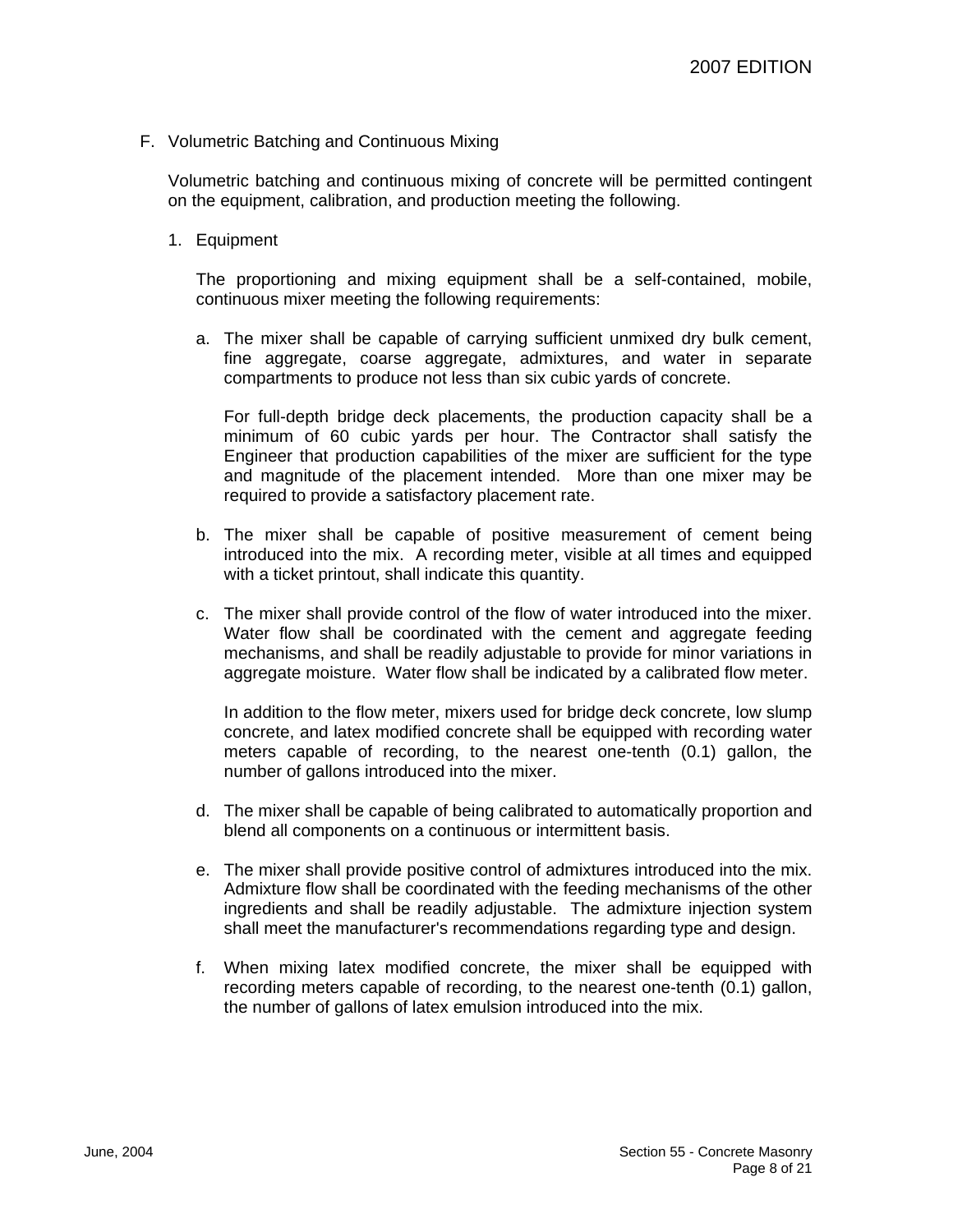- 2. Equipment Calibration
	- a. An annual calibration and inspection certificate will be required for each mixer before the start of the first project for which the mixer will be used each year. This certificate can be from a State Department of Transportation review. The calibration will establish the meter count, i.e., the number of revolutions and discharge time in seconds required to dispense ninety-four (94) pounds of cement. Gate openings and pointer adjustments for aggregates and general operating condition of the equipment will also be inspected, as per the manufacturer's recommendations.

The Contractor shall have available at the calibration and inspection a representative to witness the calibration and a qualified mixer operator. The Contractor shall furnish all necessary scales, containers, stop watches, mixer operating manuals, and other materials and equipment necessary for the calibration and inspection.

- b. A materials discharge verification check may be ordered whenever, in the opinion of the Engineer, conditions warrant. Individual components may be ordered verified. On latex modified mixtures, cement and latex emulsion discharge shall be verified prior to the first placement on each project.
- c. Proportioning of individual components shall be within the following tolerances:

| Fine Aggregate (weight percent)  ± 2%  |
|----------------------------------------|
| Coarse Aggregate (weight percent) ± 2% |
| Water (weight or volume percent) ± 1%  |
| Latex Emulsion (weight percent)  ± 1%  |
|                                        |

The discharge time interval for components other than aggregates shall be the time established for the discharge of 94 pounds of cement. A lesser discharge time, approved by the Engineer, may be used for aggregates. Individual components used during discharge checks shall be from the same sources as those to be used on the project. When performing materials discharge checks, relative to minimum quantities of materials in the bins shall be adhered to.

If the cement discharge is not within the tolerance provided above, a new meter count and discharge time shall be established using calibration form DOT-293.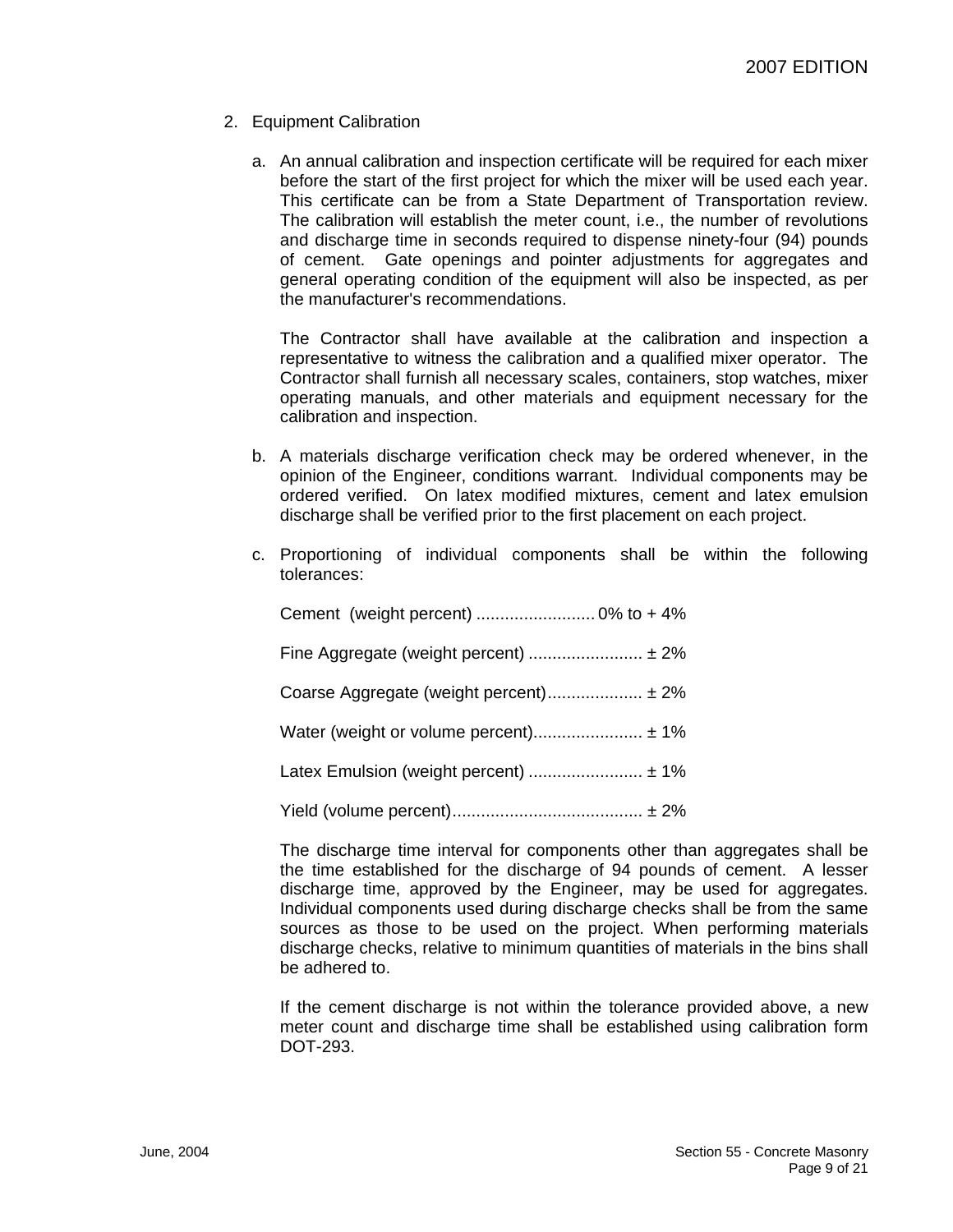3. Proportioning and Mixing

The operations of proportioning and mixing concrete shall comply with the following requirements:

- a. The proportioning and mixing equipment operator shall be thoroughly familiar with the equipment and its operation.
- b. Mixers shall be clean and ingredients accurately proportioned.
- c. Concrete shall be mixed at the site in accordance with the specific requirements for the equipment used.
- d. Concrete as discharged from the mixer shall be uniform in composition and consistency. Mixing capability shall be such that finishing operations can proceed at a steady pace and the final finishing is completed before the formation of a plastic surface film.
- 4. Termination of Use

Permission for continued use of a mixer may be rescinded upon failure to maintain acceptable production or inability to meet the specifications for the type of concrete being produced.

G. Limitations of Mixing

Mixed concrete quantities shall be such quantities as required for immediate use and shall be placed before initial set has occurred. Concrete in which initial set has begun prior to beginning placement shall be wasted. Re-tempering of concrete will not be allowed.

Concrete shall not be mixed, placed, or finished when the natural light is insufficient to provide an acceptable product, unless an adequate and approved artificial lighting system is provided. Mixing water shall not be heated above 160°F. Aggregates shall not be heated above 100°F and shall be free of all frozen lumps, ice and snow.

H. Delivery Requirements

When concrete is continuously agitated in the hauling unit, it shall be discharged within 90 minutes after the cement has been placed in contact with the aggregates.

When the concrete temperature is 80°F or above, the time limitation shall be 45 minutes.

When concrete is not continuously agitated in the hauling unit, it shall be discharged within a period of 45 minutes after the cement has been placed in contact with the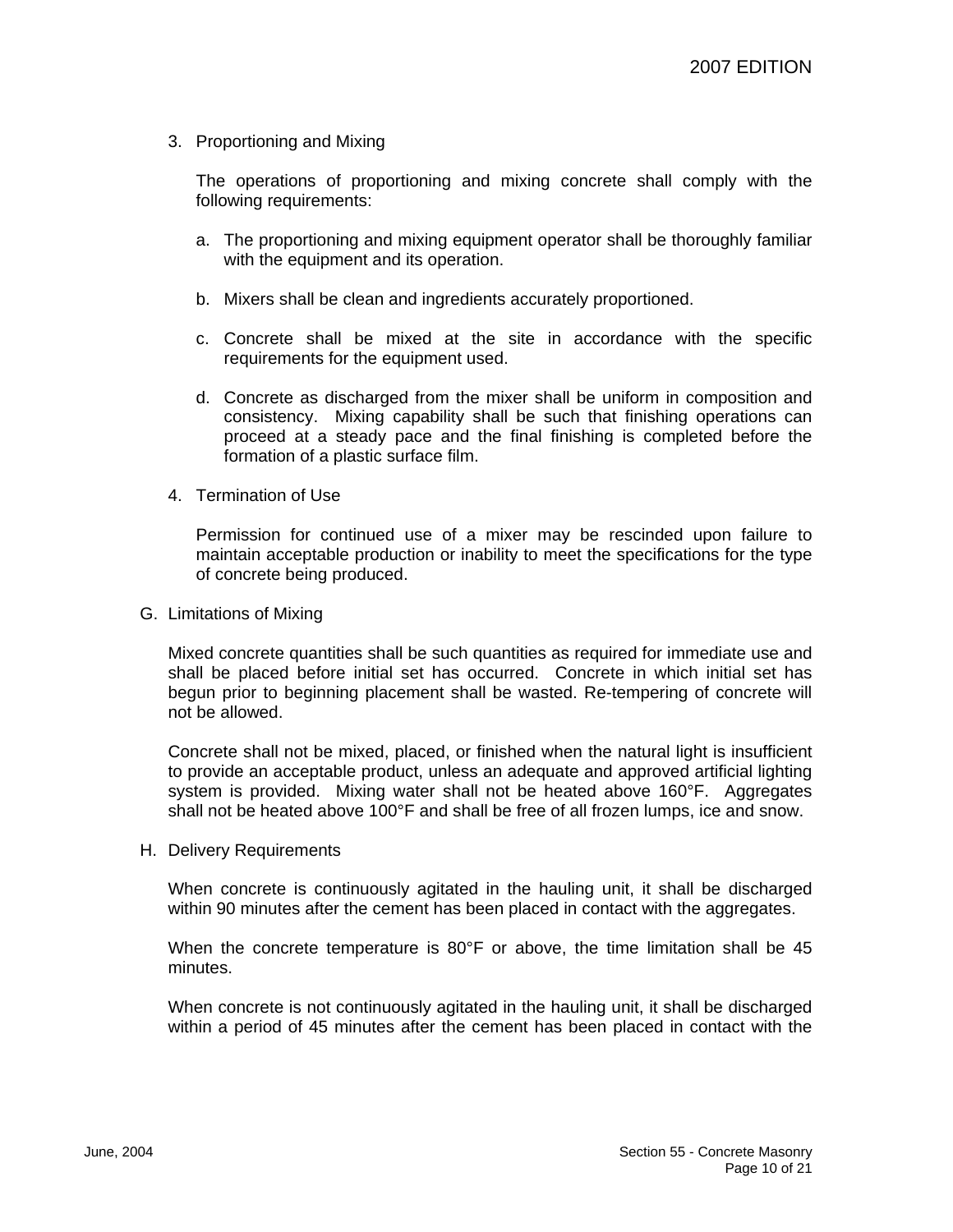aggregates, except the time limitation shall be 30 minutes when the concrete temperature is 80°F or above.

The rate of delivery of concrete to the job site shall be uniform. The interval between batches shall not exceed 30 minutes unless otherwise permitted by the Engineer.

I. Placing Concrete

The Contractor shall give the Engineer sufficient advance notice before starting to place concrete to permit inspection of forms, reinforcing steel and preparation for placing. Concrete shall not be placed without approval of the Engineer.

Placement of concrete on a frozen surface or frost of any depth will not be permitted. The surface of forms, steel, and adjacent concrete, which will encounter the concrete being placed, shall be raised to a temperature above freezing prior to placement.

The temperature of concrete immediately after placing shall be not less than 50°F or more than 90°F. The top limit for bridge deck concrete shall be 80°F.

Placement of concrete for bridge decks will not be permitted during the period from November 1 to April 1 without written authorization from the Engineer.

Before placing concrete, all sawdust, chips, other debris, and extraneous matter shall be removed from the interior of forms. Struts, stays, and braces serving temporarily to hold the forms in correct shape and alignment, pending the placing of concrete, shall be removed when the fresh concrete has reached an elevation rendering their service unnecessary. These temporary members shall be removed from the forms and not buried in the concrete.

When concrete is deposited through a chute, the slope of the chute shall allow the concrete to flow slowly without segregation. The delivery point of the chute shall be as close as possible to the point of deposit. Chutes and spouts shall be kept clean and shall be thoroughly flushed with water before and after each run. The water used for flushing shall be discharged outside the forms.

Free fall of concrete shall not exceed five feet except where it is impractical to restrict the fall by drop chutes such as in thin walls or columns where the reinforcement is such as to prohibit the use of chutes. In such cases, methods of placement shall be such as to prevent objectionable separation of coarse aggregate.

The sequence of placing concrete, including the installation of construction joints, shall be as specified on the plans. Concrete shall be placed in continuous horizontal layers. Each layer shall be placed before the preceding layer has attained its initial set.

The concrete shall be consolidated by vibrating internally or externally, or both, as directed by the Engineer. The vibrating shall be done with care to avoid displacement of reinforcing or forms. The vibration shall be of sufficient duration and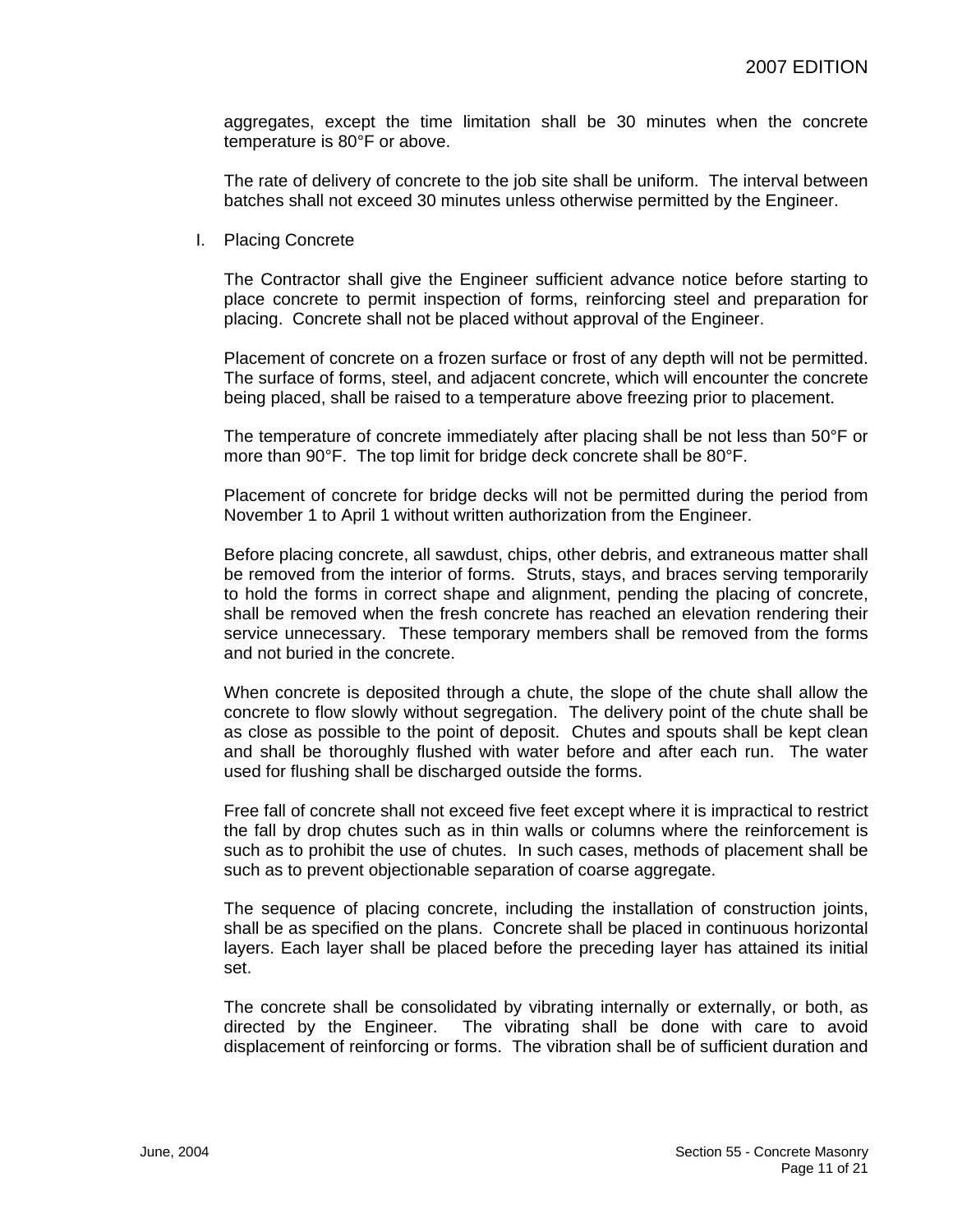intensity to thoroughly consolidate the concrete but shall not be continued to cause segregation, localized areas of grout, or damage to concrete, forms, and reinforcement.

Vibration shall not be applied directly to reinforcement, which extends into sections or layers of concrete, which have hardened to the degree that the concrete ceases to be plastic under vibration. Vibrators shall not be used to make concrete flow over distances and shall not be used to transport concrete in the forms.

Accumulations of mortar splashed upon the reinforcing steel and the surfaces of forms shall be removed to the satisfaction of the Engineer. Care shall be exercised not to injure or break the concrete-steel bond at and near the surface of the concrete while cleaning the reinforcing steel. Dried mortar chips and dust shall not be puddled into the unset concrete.

J. Depositing Concrete in Water

Concrete shall not be deposited into or under flowing water. Concrete may be placed in or under still water only under the following conditions and under the immediate supervision of the Engineer. Concrete placed in or under still water shall be of the class required with an additional ten percent cement.

- 1. If water courses and sumps are provided outside of the area over which concrete is to be placed, and it is demonstrated that the water elevation can be controlled at or near the bottom with no appreciable flow across the area, the Contractor will be permitted to place the concrete. The placement of concrete shall start at a point most remote from the sumps and shall progress toward the sumps, shoving and displacing water as the placement progresses.
- 2. When the water elevation cannot be maintained as specified in paragraph 1, the Contractor will be required to place a concrete foundation seal of the dimensions necessary. This seal shall be considered as a sub-footing and shall be placed below the bottom of footing as shown on the plans or as determined by the Engineer.

Dewatering of the foundation seal may proceed when the concrete is sufficiently strong to withstand the hydrostatic pressure. After dewatering, all laitance or other unsatisfactory material on the top of the seal shall be removed by scraping, chipping or other means.

Pumping from the interior of any foundation enclosure shall be done to preclude the possibility of the movement of water through any fresh concrete. Pumping will not be permitted during the placing of concrete or for a period of at least twenty-four (24) hours thereafter, unless it can be done from a suitable sump separated from the concrete work by a reasonably water-tight wall or other effective means.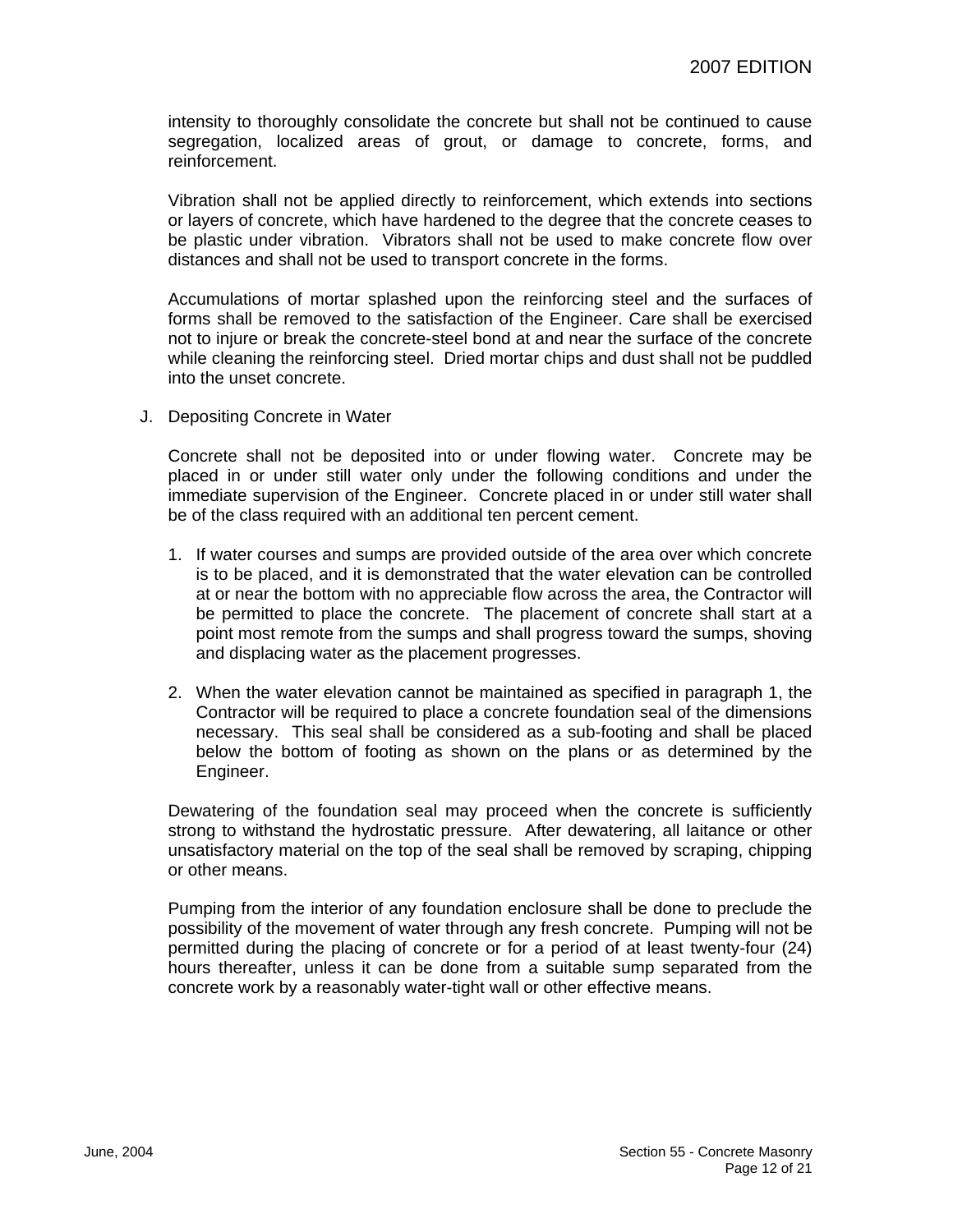#### K. Protection of Concrete

The following provisions apply to all concrete in addition to the requirements for curing as set forth in Section 55 Concrete Masonry.

Any concrete placed between November 1 and April 15 shall be covered by insulated blankets or equivalent heat retention methods, unless such requirements are waived by the Engineer.

Concrete for sidewalks, curb and gutter, drop inlets, manholes, ditch checks, pipe headwalls, approach slabs, pavement, etc. shall be maintained above 32°F until it has attained a compressive strength of 1500 psi. The compressive strength will be checked with a Swiss Impact Hammer in accordance with SD 409.

Enclosures for protection of concrete shall be capable of maintaining the temperature specified in the following and shall be of a height that permits free circulation of artificial heat. The use of salamanders or other types of open-flame heating unit is prohibited.

Form insulation shall be bats of fiberglass, rock wool, balsam wool, or similar commercial insulation material. Insulation shall remain in place for the full protection period. The forms may be loosened slightly to control the temperature of the concrete.

The Contractor shall drill holes in the forms and provide thermometer wells one-half inch to one inch in depth where required by the Engineer to determine the temperature of the concrete.

Concrete for bridges, box culverts, retaining walls, anchor blocks, median barriers, light and signal footings, and other structures when indicated on the plans shall be maintained at a temperature of 50°F or above for the first 72 hours after the concrete has been placed. The concrete shall be maintained at a temperature of 40°F or above for the next 48-hour period. In the event lower temperatures are recorded during this protection period, one extra day of protection time at temperatures above 40°F shall be added to the original five days of protection for each day that the minimum concrete temperature falls below the specified temperature.

If an additional bag of cement per cubic yard is used, or if high early strength cement is permitted, the concrete shall be maintained at a temperature of 60°F or above for 72 hours. In the event temperatures less than 60°F are recorded during this protection period, the protection time required shall be increased according to the preceding paragraph, with its provision for low temperatures also being applicable.

Until one of the protection periods have been satisfied, cold weather protection shall continue, false work shall remain in place, live loads shall not be applied, and the concrete temperature shall be maintained above 35°F.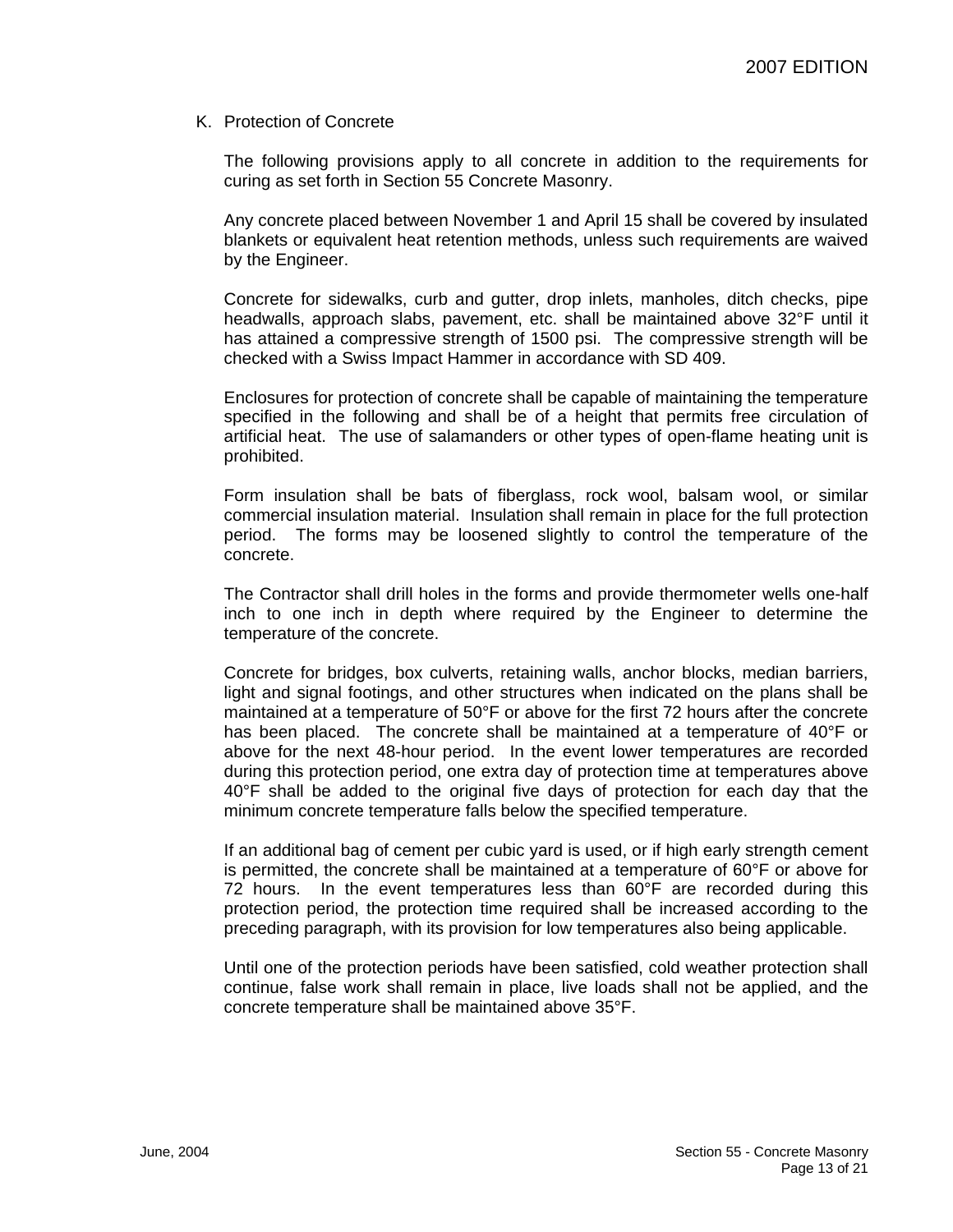At the end of the protection period, the concrete temperature shall not be permitted to fall more than 40°F for each 24-hour period.

The temperature of concrete that is being protected by means of housing and heating and/or insulated forms shall not exceed 100°F during the protection period.

It will be permissible to flood concrete to a minimum depth of one foot. The water shall be maintained for ten days after the concrete is placed at a temperature, which will prevent freezing of the water in contact with the concrete.

#### L. Removal of Formwork and Construction of Superimposed Elements

In the determination of the time for the removal of false work and forms, consideration shall be given to the location and character of the structure, the weather, and any other conditions influencing the setting of the concrete.

Methods of false work and form removal likely to cause overstressing of the concrete shall not be used. Supports shall be removed in a manner that permits the concrete to uniformly and gradually take the stresses due to its own weight.

When field operations are not controlled by tests, false work and forms shall not be removed nor superimposed concrete placed without the approval of the Engineer. The following periods are exclusive of days when the temperature is below 40°F.

If field operations are controlled by tests, either cylinders or Swiss hammer, false work and forms may be removed from the affected concrete and placement of superimposed concrete may proceed when such concrete reaches the strength in the following table:

**Removal of Formwork Placing of Concrete in** 

|                                                  |            |                                    | <b>Superimposed Elements</b> |                             |  |
|--------------------------------------------------|------------|------------------------------------|------------------------------|-----------------------------|--|
| <b>Structural Elements</b>                       | Time<br>or | Concrete<br>Strength<br><b>PSI</b> | Time<br>or                   | Concrete<br>Strength<br>PSI |  |
| Footings                                         | 24 hrs.    | 800                                | 72 hrs.                      | 1600                        |  |
| Columns                                          | 24 hrs.    | 800                                | 12 days                      | 2000                        |  |
| Pier & Bent Caps                                 | 15 days    | 2400                               | 20 days                      | 3000                        |  |
| <b>Abutment &amp; Sills</b><br>Deck Slabs for    | 24 hrs.    | 800                                | 20 days                      | 3000                        |  |
| <b>Concrete Bridges</b><br>Other Deck Slabs &    | 15 days    | 2400                               | 48 hrs.                      | 1200                        |  |
| Top Slab of RCBC<br><b>Vertical Surfaces not</b> | 12 days    | 2000                               | 48 hrs.                      | 1200                        |  |
| Carrying Load<br><b>Vehicle Surfaces</b>         | 24 hrs.    | 800                                |                              |                             |  |
| Carrying Load                                    | 5 days     | 2000                               | 10 days                      | 3000                        |  |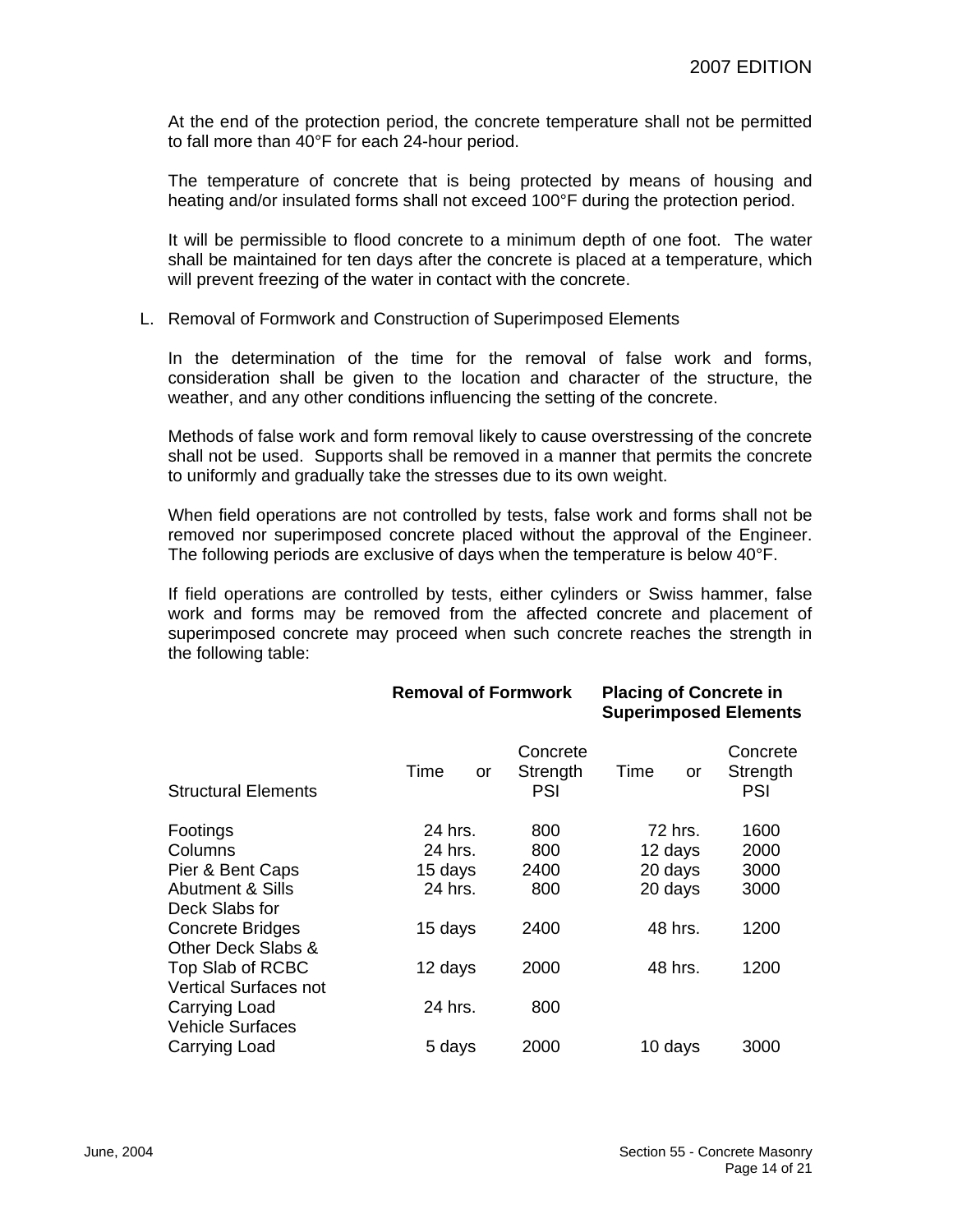M. Backfilling and Application of Live load

All concrete, except approach slabs, footings, columns, curb and gutter, and sidewalk shall have attained design strength before backfilling or before applying highway live loads. Approach slabs may be open to traffic when a compressive strength of 4000 psi is attained. Footings, columns, curb and gutter, and sidewalks shall not be backfilled until permission has been given by the Engineer.

N. Joints

Joints shall be constructed at the locations and of the dimensions shown on the plans or as directed by the Engineer. In joining fresh concrete to that which has already set at a construction joint, the concrete in place shall have all loose material removed.

O. Curing Concrete

Concrete shall be promptly protected by covering with canvas, straw, burlap, sand, or other satisfactory material and kept moist by flushing or sprinkling with water. Forms remaining in place shall be considered as adequate cover for curing for the number of days such forms remain in place, providing all exposed concrete surfaces are so covered. Curing shall continue for a period of not less than seven days after placing the concrete. Other precautions to insure development of strength shall be taken as the Engineer may direct.

In lieu of the above method of curing, white pigmented membrane curing compound may be used. The compound shall be uniformly applied after the final finishing operations are completed and immediately after the free water has left the surface.

The curing compound may be applied in either one or two applications in accordance with the direction of the manufacturer. If applied in two coatings, the second shall not be applied later than 30 minutes after the first.

Equipment, workers, or materials will not be allowed on the concrete surface for a minimum of seven days after the application of the curing compound, unless the surface is adequately protected with a layer of fine sand or other approved material. Such covering shall not be applied for at least eight hours after application of the curing compound. If, during the seven day curing period, the membrane film is broken or damaged, the areas affected shall be given a duplicate treatment of the curing material, applied at the same rate as the first treatment.

Surfaces, which are to receive a commercial texture finish, shall be cured by a method other than membrane cure. Surfaces, which are to receive a rubbed finish or a brush finish, shall be cured by a method other than membrane cure until the rubbing or brushing has been completed after which the membrane curing may be used as directed above. Membrane curing compound will not be allowed on any surface to which concrete is to be bonded.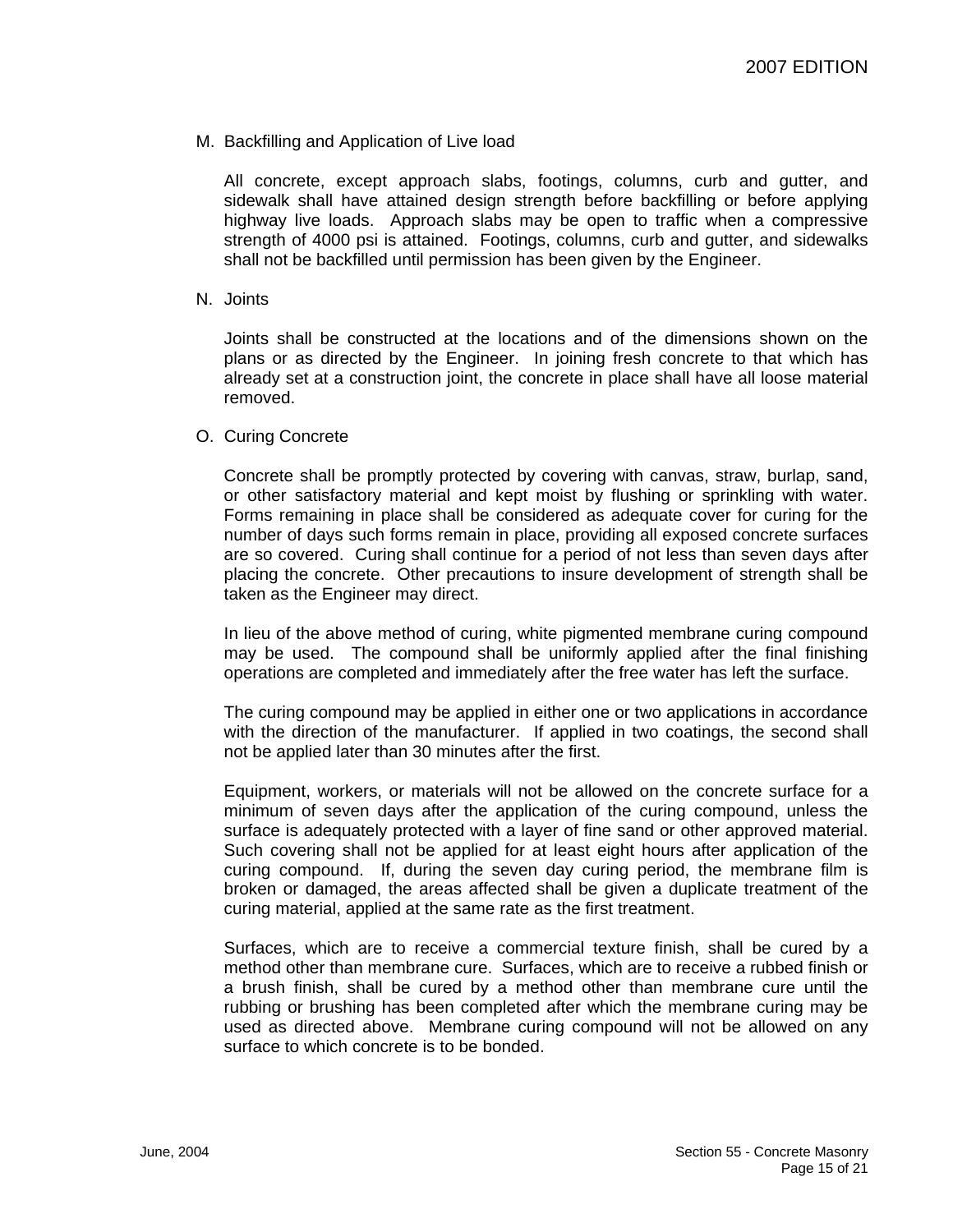Bridge decks, approach slabs, bridge curb, and curb and gutter adjacent to bridges shall be cured as follows:

Bridge curb and curb and gutter shall be cured by a uniform application of Linseed Oil Base Emulsion Curing Compound at the specified rate as soon as final finish operations are completed. When a commercial finish is to be applied, curing shall be accomplished with cotton or burlap maps and polyethylene sheeting.

As soon as bridge deck and approach slab concrete has received the final surface finish, Linseed Oil Base Emulsion Curing Compound shall be uniformly applied at the specified rate. This application is not a substitute for curing with burlap mats and polyethylene sheeting but is required for moisture retention until the burlap mats and polyethylene curing materials can be placed. The burlap mats and polyethylene sheeting curing materials shall be in place not later than 12:00 noon of the day following concrete placement. Concrete surfaces, which are to have superimposed concrete placed upon or against them shall be protected from application of Linseed Oil Base Emulsion Curing Compound and shall be cured with cotton or burlap mats and white polyethylene sheeting. Reinforcing steel shall also be protected from application of Linseed Oil Base Emulsion Curing Compound.

Application of Linseed Oil Base Emulsion Curing Compound shall conform to the following requirements:

- 1. Prior to application, the material shall be mixed to a uniform consistency without the use of air, violent agitation, or thinning.
- 2. The material shall be maintained above 50°F during application.
- 3. The material shall be spray applied with an applicator of sufficient capacity and spray nozzles of proper size and design to provide a uniform application at the specified rate immediately after the concrete has received the final finish.
- 4. Unless otherwise provided on the plans or ordered by the Engineer, minimum application rate shall be as follows:

Carpet drag or broom finish - one gallon/150 square feet

Steel tine finish - one gallon/125 square feet

Surfaces designated to be cured with cotton or burlap mats and polyethylene sheeting shall be cured in the following manner:

The surface of the concrete to be cured shall be entirely covered with cotton or burlap mats. The mats shall be placed so the entire surface is completely covered with sufficient material beyond the periphery of the area to assure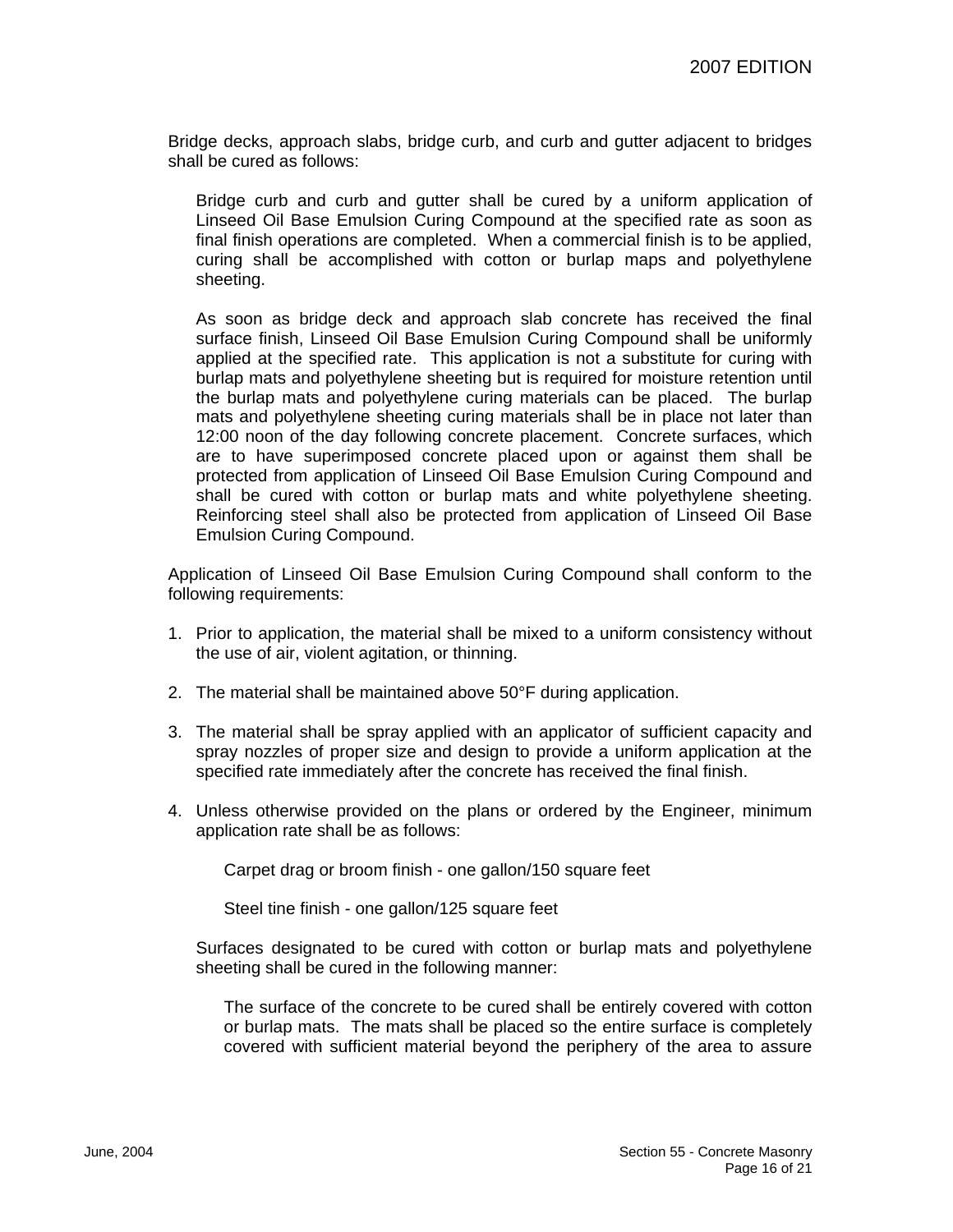adequate curing of the edges. The mats shall be thoroughly saturated with water and shall be placed with the wettest side down. As an alternate method of placing the burlap, the deck may be flooded with water, the burlap placed immediately on the flooded deck and the burlap thoroughly saturated in place prior to covering with polyethylene.

Immediately after placement, the mats shall be entirely covered with white polyethylene sheeting. The units used shall be lapped at least 18 inches. The sheeting shall be so placed and weighted down to assure intimate contact with the surface covered.

Curing shall be maintained for a period of seven days after concrete has been placed. The mats shall be kept moist by periodic applications of water.

P. Surface Finish

The surfaces of all concrete masonry shall be worked during placing. The working shall force all coarse aggregate from the surface and thoroughly work the mortar against the forms to produce a smooth finish relatively free of water, air pockets, or honeycombing.

As soon as the concrete has set sufficiently, the forms on all exposed surfaces shall be carefully removed, and all depressions resulting from the removal of metal ties or other causes shall be carefully pointed with a mortar of sand and cement in the same proportions as the concrete being treated. All fins and rough corners on the surfaces shall be removed to present a neat and uniform appearance.

Additional finishing will be required as follows:

1. Rubbed, Brushed, and Commercial Texture Finishes

One of these three finishes will be required for all railing, curb, parapets, wings and other surfaces not subject to wear, which are visible to the traveling public. A selected finish must be used throughout the entire structure, except the finish for the top and inside of the curb may be different than that used for the other parts of the structure. These finishes will not be required on wing walls and parapets of box culverts and wing walls and backsides of curbs on bridges, which do not have traffic passing beneath them, provided the forms result in a smooth, unblemished surface.

a. Rubbed Finish

As soon as the pointing has set sufficiently, the surfaces to receive a rubbed finish shall be thoroughly wetted with a brush and rubbed with a medium coarse carborundum stone or an abrasive of equal quality using a small amount of mortar on its face. The rubbing shall be continued until all form marks and projections are removed, producing a relatively smooth clean surface free from pits or irregularities.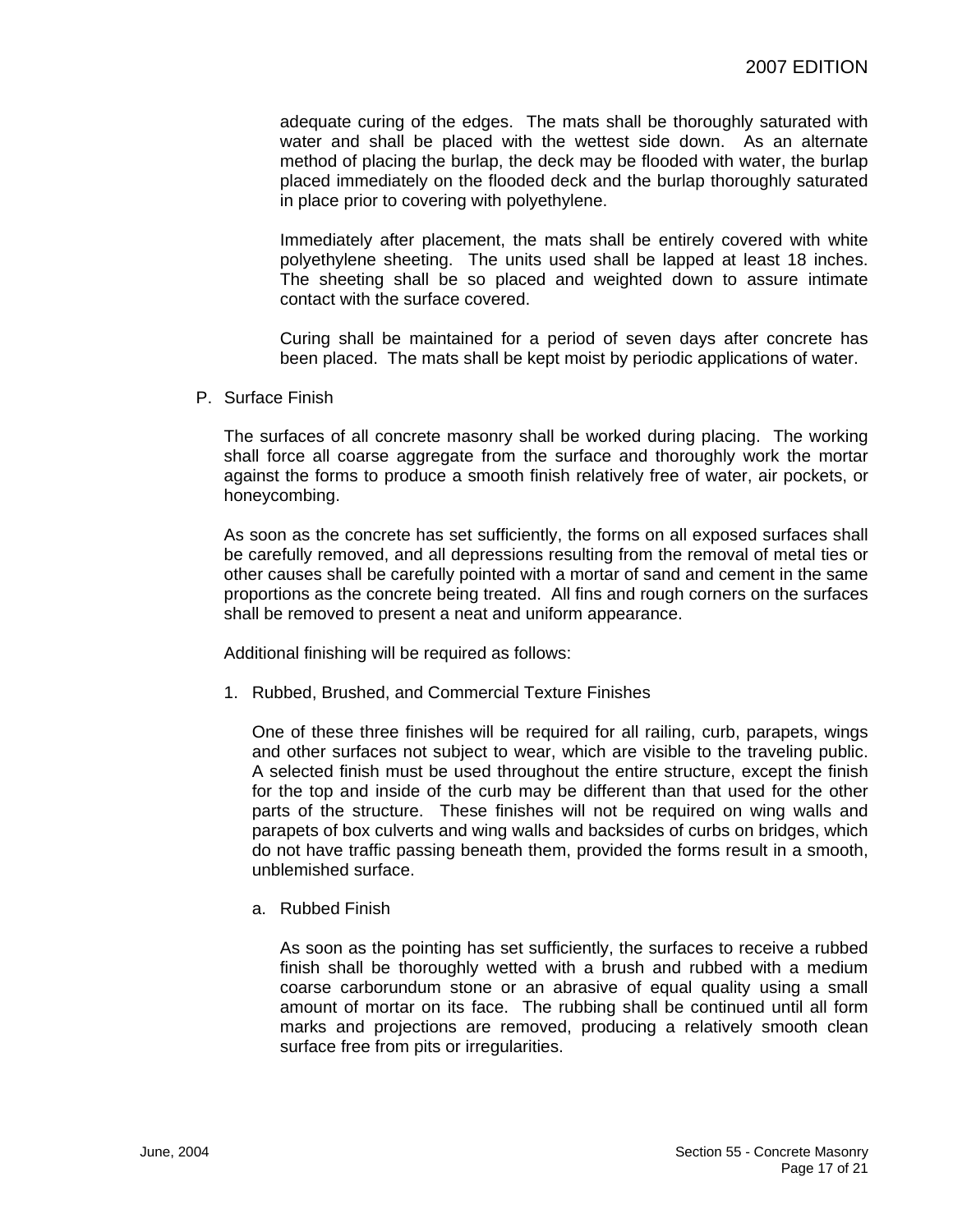The final finish shall be obtained by rubbing with a fine carborundum stone or an abrasive of equal quality. This rubbing shall continue until the entire surface has a smooth texture and a uniform color.

b. Brushed Finish

This finish will be permitted only if it is accomplished within 12 hours of concrete placement. The forms shall be removed as soon as the concrete is able to stand firm without slumping. The surface shall be worked with a rubber float, which may be dipped in a very wet three to one (3:1) sand and cement grout mixture. Immediately after the surface is worked into a lather, a soft bristle brush shall be used to smooth the surface, leaving a fine grained, smooth, but sanded texture. A "plastering" job resulting from the use of an excess of grout on the surface will not be permitted.

c. Commercial Texture Finish

This finish shall consist of an application, using a rubber float or approved equal, of latex or acrylic-based bonding agent mixed with a standard or commercial packaged mortar.

The Owner will maintain a list of approved materials and mixes to be used. Unless the bonding agent material and mixture proposed for use is one, which has been previously approved by the Owner, the Contractor shall have the material and mixture tested in a recognized commercial testing laboratory in accordance with procedures prescribed by the Owner. Work in conjunction with the commercial texture finish shall not be started until the material and mixture have been approved.

The mixture shall be applied in sufficient thickness to completely cover the original surface with a one-coat application, but shall not be so thick as to cause runs, sags, or a plastered effect. The final surface after drying shall be uniform in color and texture, with no evidence of laps or breaks in continuity.

Corrective work will be required over areas, which have not been satisfactorily finished, at the Contractor's expense, including as much adjacent area as necessary to provide uniformity of appearance.

Preferably, application of the commercial texture finish shall not be started until other work, which might mar the finish has been completed. Should the Contractor elect to commence with the finishing operation prior to completion of any work that might mar the surface, provisions shall be made to protect the surface. The finishing operation shall be carried on continuously from beginning to completion on any one surface.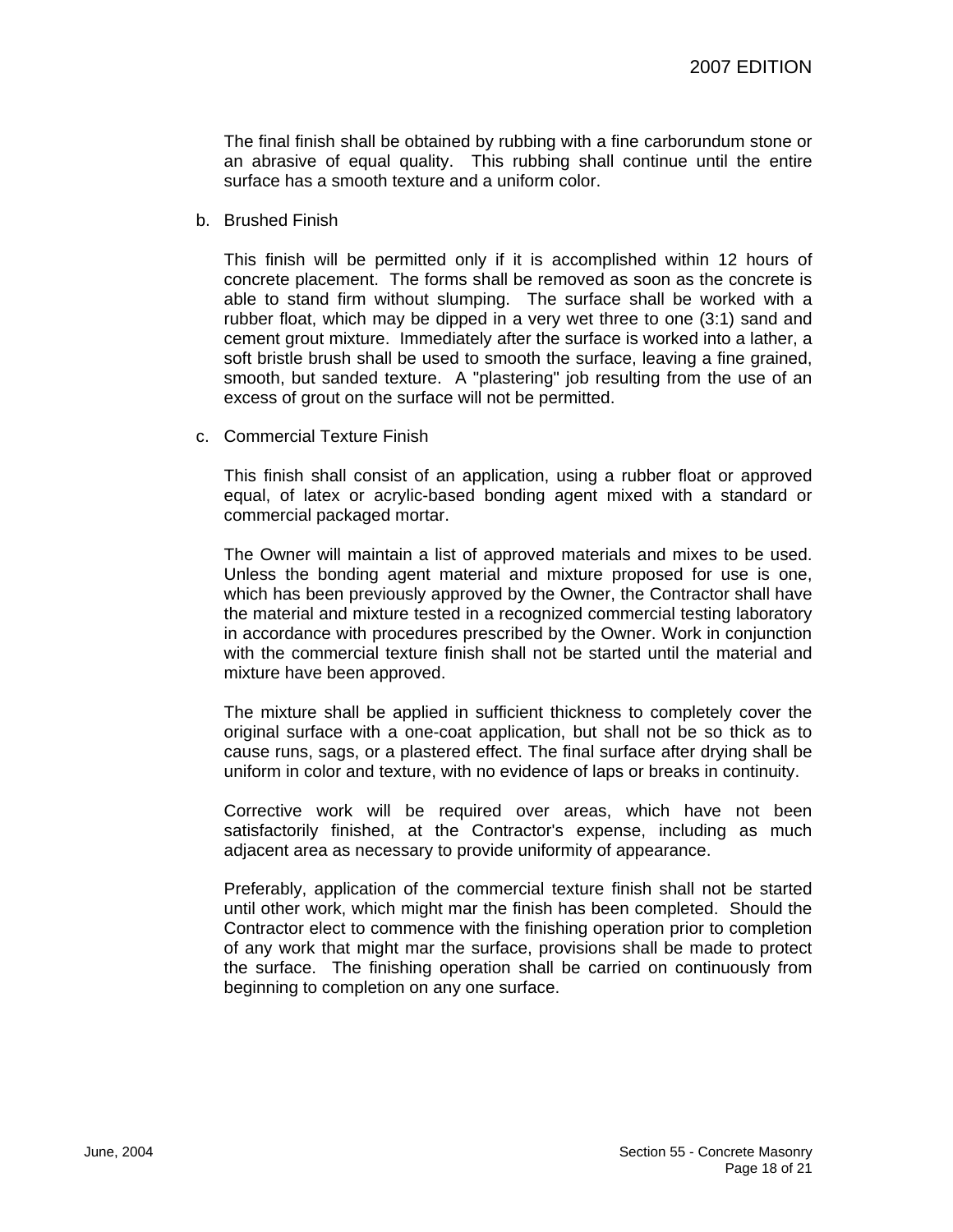## 2. Float Finish

Unformed surfaces, except bridge decks, shall be given a float finish. After the concrete has been struck off, the surface shall be thoroughly worked and floated with a suitable floating tool of wood, canvas, magnesium, or cork. Before the finish has set, the surface cement film shall be removed with a fine brush in order to have a fine-grained, smooth but sanded texture.

3. Bridge Deck Finish

The concrete shall be placed slightly higher than the finished surface of the deck. Immediately after the concrete has been placed and consolidated as specified, the surface shall be struck off and finished with an approved finishing machine that meets the following minimum requirements:

The machine shall be a self-propelled rotating cylinder type, with one or more rotating steel cylinders and augers. The machine shall span the concrete placement width. The cylinders and augers shall place and consolidate the concrete to the established profile by traversing the placement width, transverse to the roadway centerline. The machine shall be capable of forward and reverse motion under positive control, with provision for raising all cylinders and augers to clear the surface when traveling in reverse. Modifications to the factory product will require approval by the Engineer. The portion of the deck adjacent to curbs shall be neatly finished to a true surface with a wooden hand float.

Before the concrete has attained its initial set, it shall be given a final finish by transverse brooming or carpet drag to provide a surface micro texture.

The surface of the concrete bridge deck shall be given a metal tine finish. Tined grooves shall be a nominal one-eighth inch deep with effective spacing of three-fourths inch to one inch. Care shall be taken to avoid overlaps of the passes in the tining operation. The 12 inches of the deck next to curb shall be left untined.

After the concrete has hardened, the surface and joints shall be tested with a ten foot straightedge. The permissible longitudinal and transverse surface deviation shall be one-eighth inch in ten feet. Any portion of the deck showing variation from the template of more than one-eighth inch shall be either ground to an elevation that will be within the permissible deviation or be price adjusted, at the discretion of the Engineer. A tool equipped with specially prepared circular diamond blades mounted on a horizontal shaft shall be used when grinding is necessary.

Areas that have been ground shall not be left smooth or polished but shall have a uniform texture equal in roughness to the surrounding unground concrete.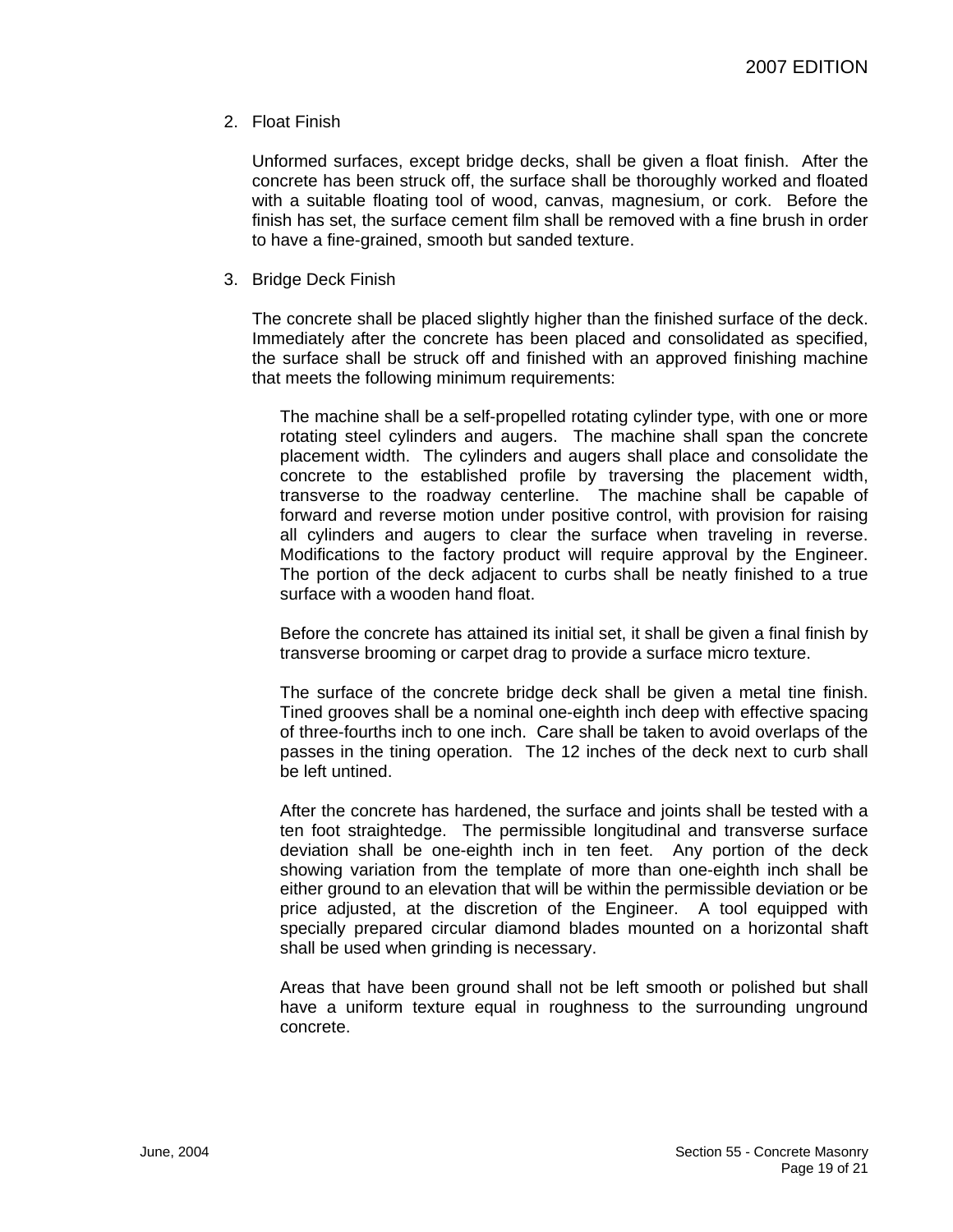4. Exposed Aggregate Pavement

Exposed aggregate pavement/surfacing shall have an exposed, natural, rounded, river rock finish. This finish may be accomplished by placing a concrete curing retarder material on the surface of the freshly placed concrete. When underlying concrete is sufficiently hardened, the set retarded surface mortar may be removed by flushing with water and a gentle scrubbing with a broom, leaving the underlying aggregate exposed. The surface shall be allowed to dry and a covered with a coat of clear, non-yellowing, UV resistant urethane sealer.

Q. Pre-pour Inspection Requirements for Concrete Bridge Decks

Pre-pour inspections will be conducted for all new concrete bridge decks. The Contractor shall advise the Engineer 24 hours in advance of the time when deck preparation will be complete and ready for inspection. At the time of inspection, the Contractor shall have completed the following items of work:

- 1. Formwork and decking shall be complete and joints shall have been made mortar tight.
- 2. Reinforcing steel shall have been accurately placed, secured and tied as per specifications.
- 3. Screed Rails shall have been set and adjusted for final grade.
- 4. Finishing machine shall have been adjusted for crown slope and placed upon the screed rails.
- 5. Necessary walkways and safety railing shall have been installed.
- 6. A responsible employee of the Contractor shall have been designated to accompany the Engineer during the pre-pour inspection.

Following the pre-pour inspection, any work, which should be completed before deck pouring operations begin, shall be completed during the Contractor's normal work shift. Preparation work shall not extend into the late evening hours. Violation of this provision will be cause to postpone the scheduled deck placement as directed by the Engineer.

R. Concrete Quality Tests

The Contractor is to be responsible for slump, air content, seven and twenty-eight day compressive strength test sets. All sampling and testing shall be done by certified testing laboratory personnel.

Testing shall be done at the rate of one test set per maximum 30 cubic yards of concrete placed. All test results shall be submitted to the Engineer prior to final payment. The Engineer or his representative shall be present for all field sampling.